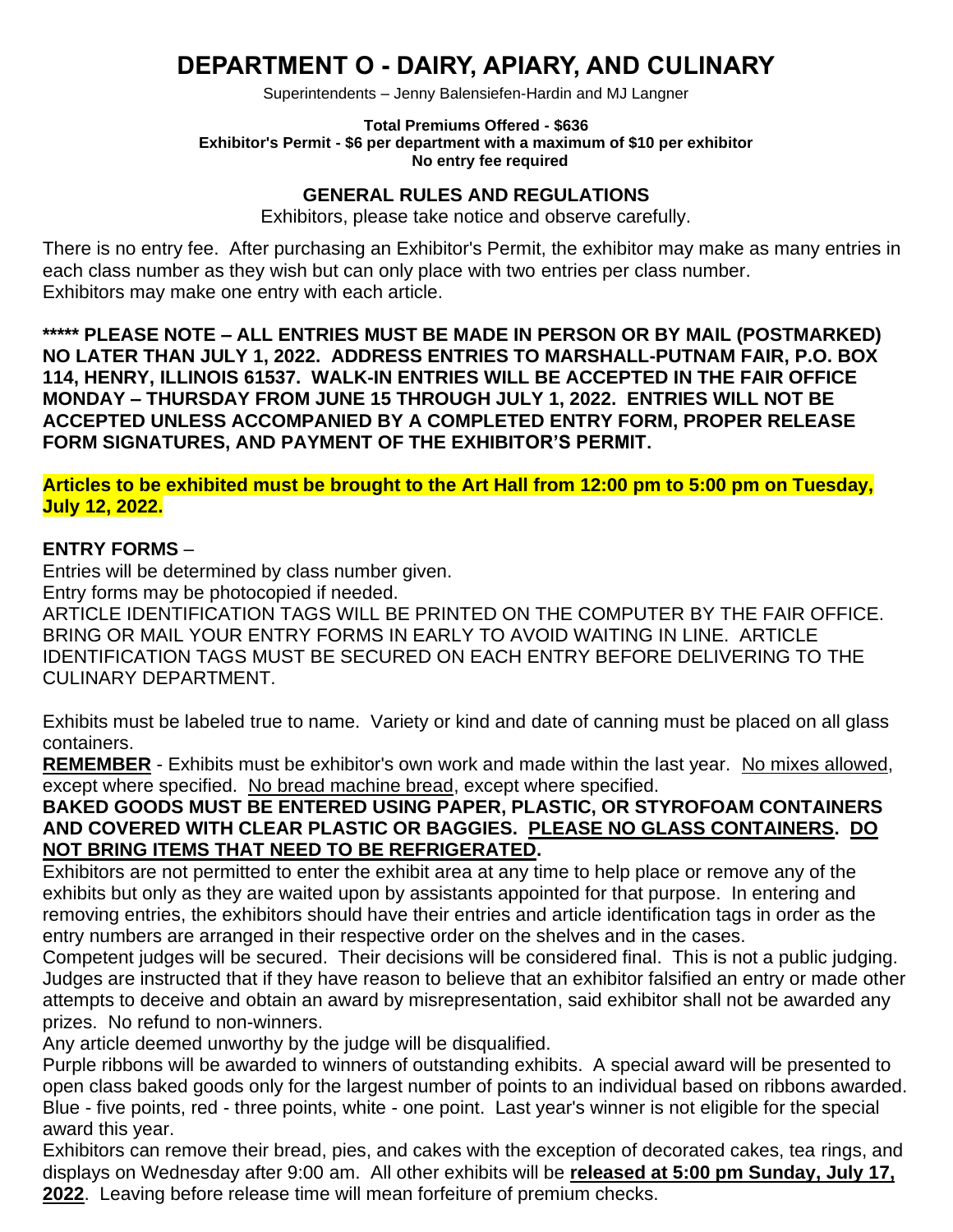All entries will be under the care of the Superintendent and aides. Every care will be taken to prevent damage, but in no event will the Superintendent or Fair Board be responsible for any injury or loss that may occur.

Rules listed here, along with those listed in Regulations and General Arrangements that are applicable to this department, are to be followed.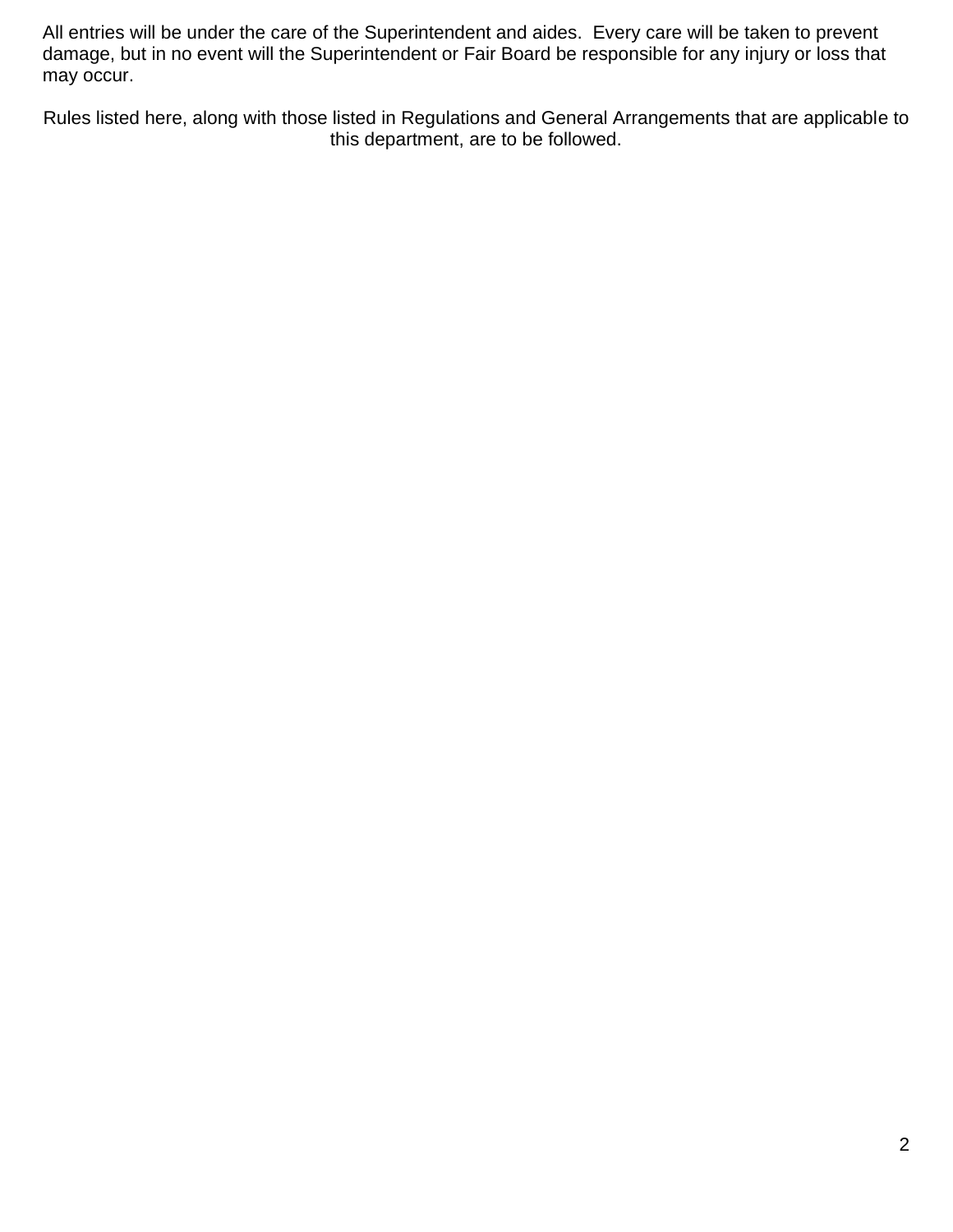| <b>SECTION</b>                     | <b>CLASS</b> |                                                      | 1st    | 2nd    | 3rd    |
|------------------------------------|--------------|------------------------------------------------------|--------|--------|--------|
|                                    | 2500         | White Bread (loaf)                                   | \$3.50 | \$2    | \$1    |
|                                    | 2501         | Whole Wheat Bread (loaf)                             | \$3.50 | \$2    | \$1    |
| <b>ROLLS</b>                       | 2502         | Rye Bread (loaf)                                     | \$3.50 | \$2    | \$1    |
| <b>BREAD AND I<br/>SING YEAST)</b> | 2503         | Sour Dough Bread                                     | \$3.50 | \$2    | \$1    |
|                                    | 2504         | Miscellaneous Yeast Bread (anything not listed)      | \$3.50 | \$2    | \$1    |
| I 1 - BRE<br>(USING                | 2505         | Swedish Tea Ring decorated with confectioner's icing | \$4.50 | \$3    | \$1.50 |
| SECTION <sub>1</sub>               | 2506         | Cinnamon Rolls, iced, half dozen                     | \$3.50 | \$2.50 | \$1    |
|                                    | 2507         | Dinner Rolls, half dozen                             | \$3    | \$2    | \$1.50 |
|                                    | 2508         | Novelty Bread Dough Item                             | \$8    | \$5    | \$2    |

### **SECTION 1 - BREAD AND ROLLS (USING YEAST)**

### **SECTION 2 - QUICK BREAD**

| <b>SECTION</b>                 | <b>CLASS</b> |                                           | 1st | 2nd | 3rd    |
|--------------------------------|--------------|-------------------------------------------|-----|-----|--------|
| <b>ION 2 - QUICK<br/>BREAD</b> | 2509         | Miscellaneous Bread (anything not listed) | \$3 | \$2 | \$1.50 |
|                                | 2510         | Zucchini Bread (loaf)                     | \$3 | \$2 | \$1.50 |
|                                | 2511         | Banana Bread (loaf)                       | \$3 | \$2 | \$1.50 |
| <b>SECT</b>                    | 2512         | Pumpkin Bread                             | \$3 | \$2 | \$1.50 |
|                                | 2513         | <b>Apricot Bread</b>                      | \$3 | \$2 | \$1.50 |

#### **SECTION 3 - CAKES**

| <b>SECTION</b>       | <b>CLASS</b> |                                           | 1st    | 2nd    | 3rd    |
|----------------------|--------------|-------------------------------------------|--------|--------|--------|
|                      | 2514         | Angel Food, no icing                      | \$5.50 | \$3.50 | \$2.50 |
|                      | 2515         | Pound Cake                                | \$5.50 | \$3.50 | \$2.50 |
|                      | 2516         | Sponge Cake, no icing                     | \$5.50 | \$3.50 | \$2.50 |
| - CAKES              | 2517         | White Cake, iced                          | \$5.50 | \$3.50 | \$2.50 |
|                      | 2518         | Applesauce Cake, iced                     | \$5.50 | \$3.50 | \$2.50 |
| SECTION <sub>3</sub> | 2519         | Chocolate Cake, iced                      | \$5.50 | \$3.50 | \$2.50 |
|                      | 2520         | Variation Cake Mix Cake                   | \$5.50 | \$3.50 | \$2.50 |
|                      | 2521         | Carrot Cake                               | \$5.50 | \$3.50 | \$2.50 |
|                      | 2522         | Miscellaneous Cakes (anything not listed) | \$5.50 | \$3.50 | \$2.50 |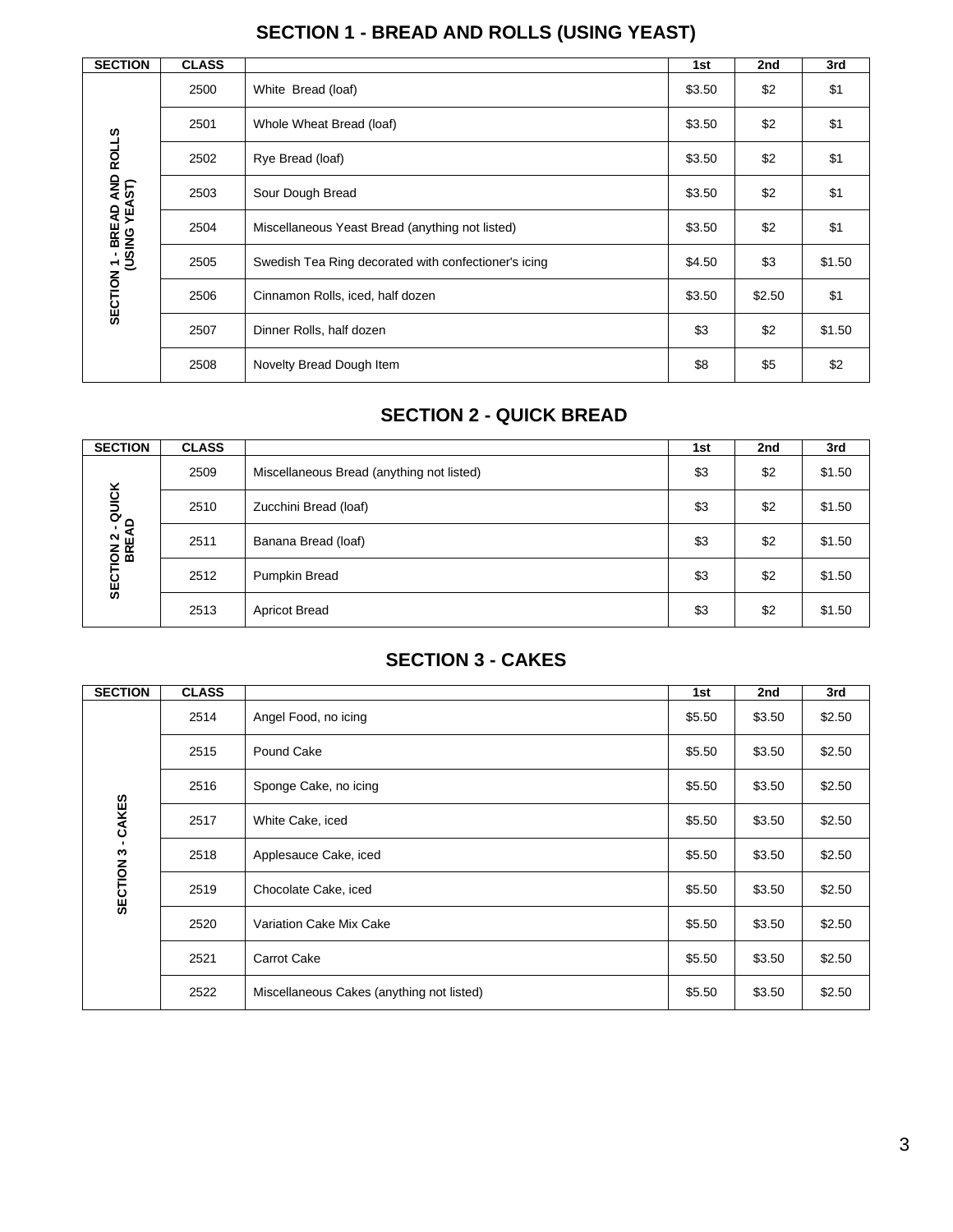### **SECTION 4 - DECORATED DESSERTS**

Decorated cakes not to exceed 15 inches in height. Forms may be used.

| <b>SECTION</b>                                | <b>CLASS</b> |                                                    | 1st  | 2nd    | 3rd    |
|-----------------------------------------------|--------------|----------------------------------------------------|------|--------|--------|
| <b>SECTION 4 -<br/>DECORATED<br/>DESSERTS</b> | 2523         | <b>Decorated Cake</b>                              | \$13 | \$9.50 | \$6    |
|                                               | 2524         | Decorated Cupcakes, six                            | \$3  | \$2    | \$1.50 |
|                                               | 2525         | Display of Cookies, six                            | \$4  | \$3    | \$2    |
|                                               | 2526         | Decorated "Musical-A-Fair" cake (form may be used) | \$13 | \$9.50 | \$6    |

### **SECTION 5 - PASTRIES**

(Use disposable pie pans and place in clear plastic bag with twister.)

| <b>SECTION</b>  | <b>CLASS</b> |                                    | 1st    | 2nd    | 3rd    |
|-----------------|--------------|------------------------------------|--------|--------|--------|
| <b>PASTRIES</b> | 2527         | Cherry Pie, double crust           | \$5.50 | \$3.50 | \$2.50 |
|                 | 2528         | Apple Pie, double crust            | \$5.50 | \$3.50 | \$2.50 |
| п.<br>5         | 2529         | Pecan Pie, single crust            | \$5.50 | \$3.50 | \$2.50 |
| (SECTION        | 2530         | Miscellaneous Pastries, not listed | \$2.50 | \$1.50 | \$1    |
|                 | 2531         | All Other Double Crust Fruit Pies  | \$5.50 | \$3.50 | \$2.50 |

### **SECTION 6 - COOKIES**

| <b>SECTION</b> | <b>CLASS</b> |                                                        | 1st | 2nd | 3rd    |
|----------------|--------------|--------------------------------------------------------|-----|-----|--------|
| COOKIES        | 2532         | Sugar Cookies, 4 cookies                               | \$3 | \$2 | \$1.50 |
|                | 2533         | Oatmeal Cookies, 4 cookies                             | \$3 | \$2 | \$1.50 |
|                | 2534         | Chocolate Drop Cookies, 4 cookies                      | \$3 | \$2 | \$1.50 |
| ဖ              | 2535         | Chocolate Chip Cookies, 4 cookies                      | \$3 | \$2 | \$1.50 |
| SECTION        | 2536         | Chocolate Brownies, 4 pieces                           | \$3 | \$2 | \$1.50 |
|                | 2537         | Miscellaneous Cookies, 4 cookies (anything not listed) | \$3 | \$2 | \$1.50 |

### **SECTION 7 - CANDY**

(Four pieces on plate unless specified.)

| <b>SECTION</b> | <b>CLASS</b> |                                                 | 1st    | 2nd    | 3rd    |
|----------------|--------------|-------------------------------------------------|--------|--------|--------|
| CANDY          | 2538         | Chocolate Fudge                                 | \$3.50 | \$2.50 | \$1.50 |
|                | 2539         | Divinity, drop                                  | \$3.50 | \$2.50 | \$1.50 |
| $\overline{ }$ | 2540         | Caramels, light, omit nuts                      | \$3.50 | \$2.50 | \$1.50 |
| <b>SECTION</b> | 2541         | Peanut Brittle, (clear covered glass container) | \$3.50 | \$2.50 | \$1.50 |
|                | 2542         | Any other Miscellaneous Candy                   | \$4    | \$3.50 | \$2    |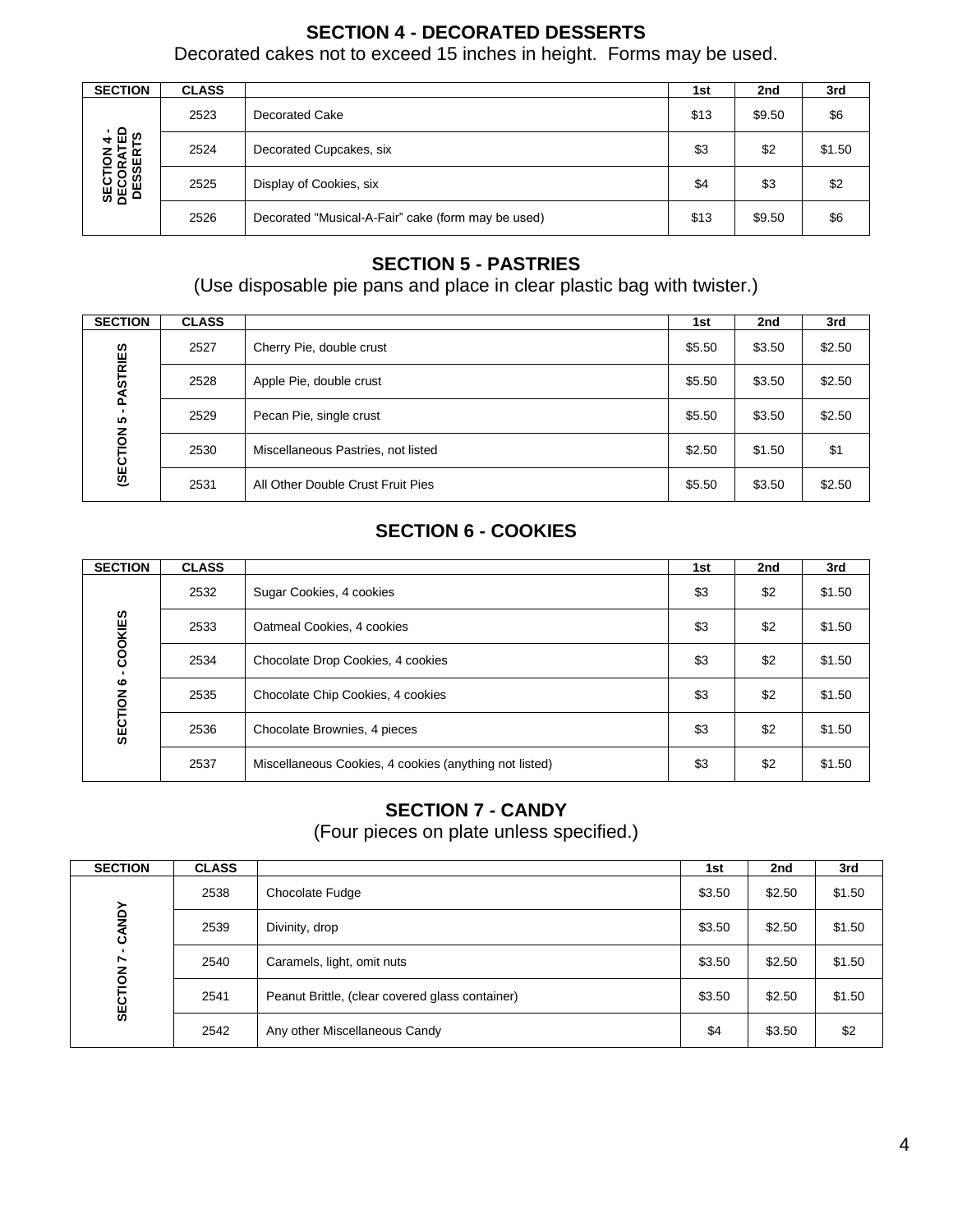#### **SPECIAL FOOD PRESERVATION AWARDS**

Special awards will be presented in two canning areas only. One award for Preserves - Jams - Jellies and one award for Fruits - Vegetables - Pickles - Relishes. Awarded by the largest number of points to an individual, based on ribbons awarded. Blue - 5 points, Red - 3 points, White - 1 point. Last year's winner is not eligible for special award this year.

#### **SECTION 8 - PRESERVES**

| <b>SECTION</b>                                          | <b>CLASS</b> |                                                  | 1st    | 2nd    | 3rd    |
|---------------------------------------------------------|--------------|--------------------------------------------------|--------|--------|--------|
| <b>PRESERVES</b><br>$\infty$<br>$\overline{6}$<br>SECTI | 2544         | <b>Strawberry Preserves</b>                      | \$3.50 | \$2.50 | \$1.50 |
|                                                         | 2545         | <b>Cherry Preserves</b>                          | \$3.50 | \$2.50 | \$1.50 |
|                                                         | 2546         | Apple Butter                                     | \$3.50 | \$2.50 | \$1.50 |
|                                                         | 2547         | Miscellaneous Preserves (anything not listed)    | \$3.50 | \$2.50 | \$1.50 |
|                                                         | 2548         | Miscellaneous Fruit Butter (anything not listed) | \$3.50 | \$2.50 | \$1.50 |

#### **SECTION 9 - JAMS**

| <b>SECTION</b>                             | <b>CLASS</b> |                                         | 1st    | 2nd    | 3rd    |
|--------------------------------------------|--------------|-----------------------------------------|--------|--------|--------|
| <b>JAMS</b><br>ග<br>$\frac{z}{2}$<br>SECTI | 2549         | Raspberry Jam, (black or red)           | \$3.50 | \$2.50 | \$1.50 |
|                                            | 2550         | Peach Jam                               | \$3.50 | \$2.50 | \$1.50 |
|                                            | 2551         | Miscellaneous Jam (anything not listed) | \$3.50 | \$2.50 | \$1.50 |
|                                            | 2552         | Miscellaneous Marmalade                 | \$3.50 | \$2.50 | \$1.50 |

#### **SECTION 10 - JELLIES**

| <b>SECTION</b>                    | <b>CLASS</b> |                                           | 1st    | 2nd    | 3rd    |
|-----------------------------------|--------------|-------------------------------------------|--------|--------|--------|
| ĒS<br><b>TELL</b><br>ő<br>SECTION | 2553         | Grape Jelly                               | \$3.50 | \$2.50 | \$1.50 |
|                                   | 2554         | Raspberry Jelly, black or red)            | \$3.50 | \$2.50 | \$1.50 |
|                                   | 2555         | <b>Blackberry Jelly</b>                   | \$3.50 | \$2.50 | \$1.50 |
|                                   | 2556         | Apple Jelly                               | \$3.50 | \$2.50 | \$1.50 |
|                                   | 2557         | Miscellaneous Jelly (anything not listed) | \$3.50 | \$2.50 | \$1.50 |

We advise all exhibitors to read the suggested USDA guidelines for fairs and competitive judging events. This guideline can be found online at [www.uga.edu/nchfp/publications/nchfp/tech\\_bull/0Judging\\_Preserved\\_full.pdf](http://www.uga.edu/nchfp/publications/nchfp/tech_bull/0Judging_Preserved_full.pdf) or contact our fair office at (309) 364-2814 and we will mail one to you.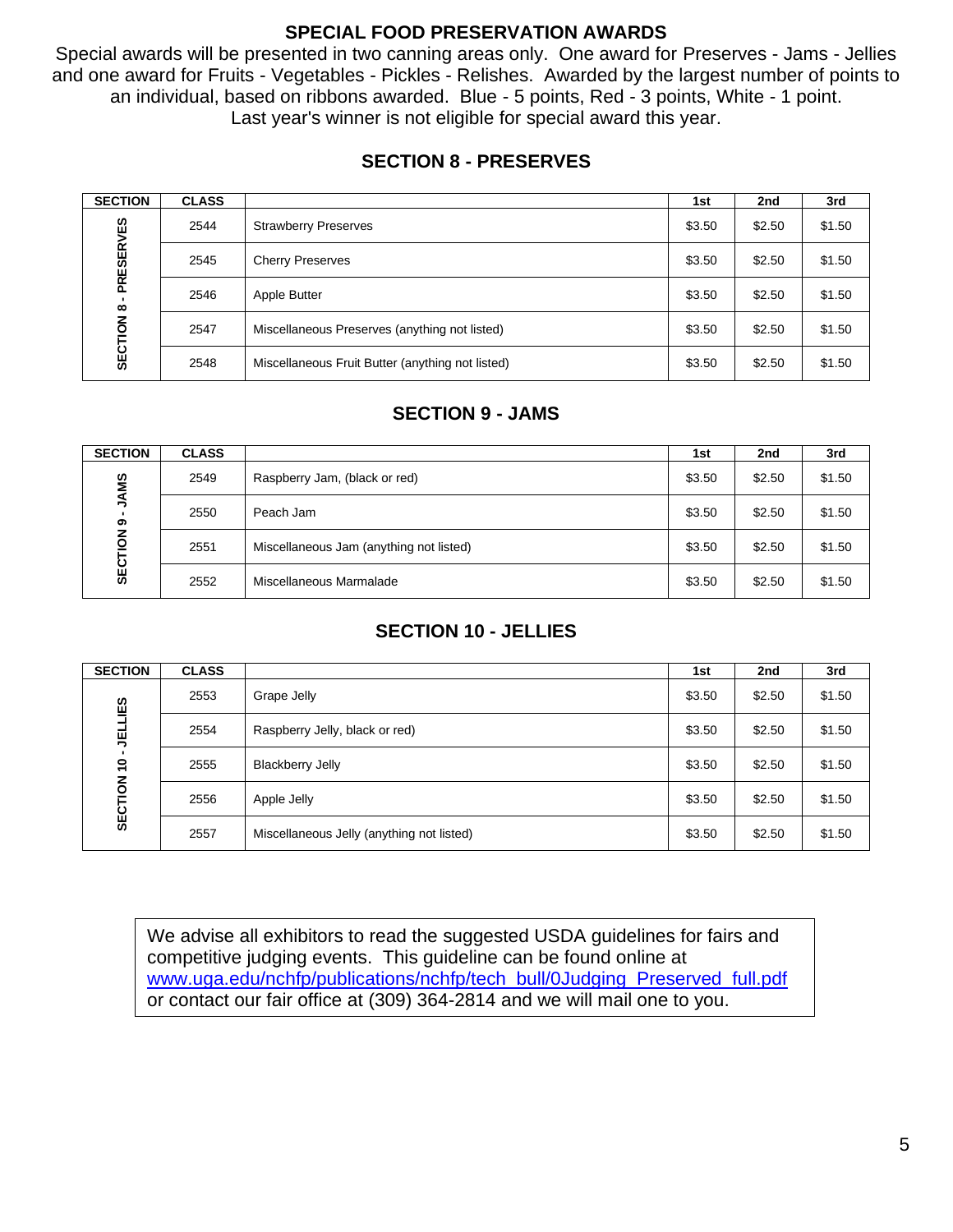### **SECTION 11 - PICKLES AND RELISHES** (No artificial coloring.)

| <b>SECTION</b>                        | <b>CLASS</b> |                                                            | 1st | 2nd    | 3rd |
|---------------------------------------|--------------|------------------------------------------------------------|-----|--------|-----|
|                                       | 2558         | Cucumber Pickle, sweet                                     | \$2 | \$1.50 | \$1 |
|                                       | 2559         | Bread and Butter (cucumber chip)                           | \$2 | \$1.50 | \$1 |
| PICKLES AND                           | 2560         | <b>Dill Pickles</b>                                        | \$2 | \$1.50 | \$1 |
|                                       | 2561         | <b>Beet Pickles</b>                                        | \$2 | \$1.50 | \$1 |
|                                       | 2562         | Chili Sauce                                                | \$2 | \$1.50 | \$1 |
| <b>SECTION 11 - PICKI</b><br>RELISHES | 2563         | Miscellaneous Pickles, Relish, or Sauce (not listed above) | \$2 | \$1.50 | \$1 |
|                                       | 2564         | Salsa                                                      | \$2 | \$1.50 | \$1 |

### **SECTION 12 - CANNED FRUITS AND VEGETABLES**

(No artificial coloring.)

| <b>SECTION</b>                                      | <b>CLASS</b> |                            | 1st | 2nd    | 3rd |
|-----------------------------------------------------|--------------|----------------------------|-----|--------|-----|
|                                                     | 2565         | Cherries, red sour, pitted | \$2 | \$1.50 | \$1 |
|                                                     | 2566         | <b>Blackberries</b>        | \$2 | \$1.50 | \$1 |
| <b>SECTION 12 - CANNED FRUITS AND</b><br>VEGETABLES | 2567         | Peaches                    | \$2 | \$1.50 | \$1 |
|                                                     | 2568         | Raspberries, black         | \$2 | \$1.50 | \$1 |
|                                                     | 2569         | Raspberries, red           | \$2 | \$1.50 | \$1 |
|                                                     | 2570         | Beans, green               | \$2 | \$1.50 | \$1 |
|                                                     | 2571         | <b>Beets</b>               | \$2 | \$1.50 | \$1 |
|                                                     | 2572         | Carrots                    | \$2 | \$1.50 | \$1 |
|                                                     | 2573         | Tomatoes                   | \$2 | \$1.50 | \$1 |